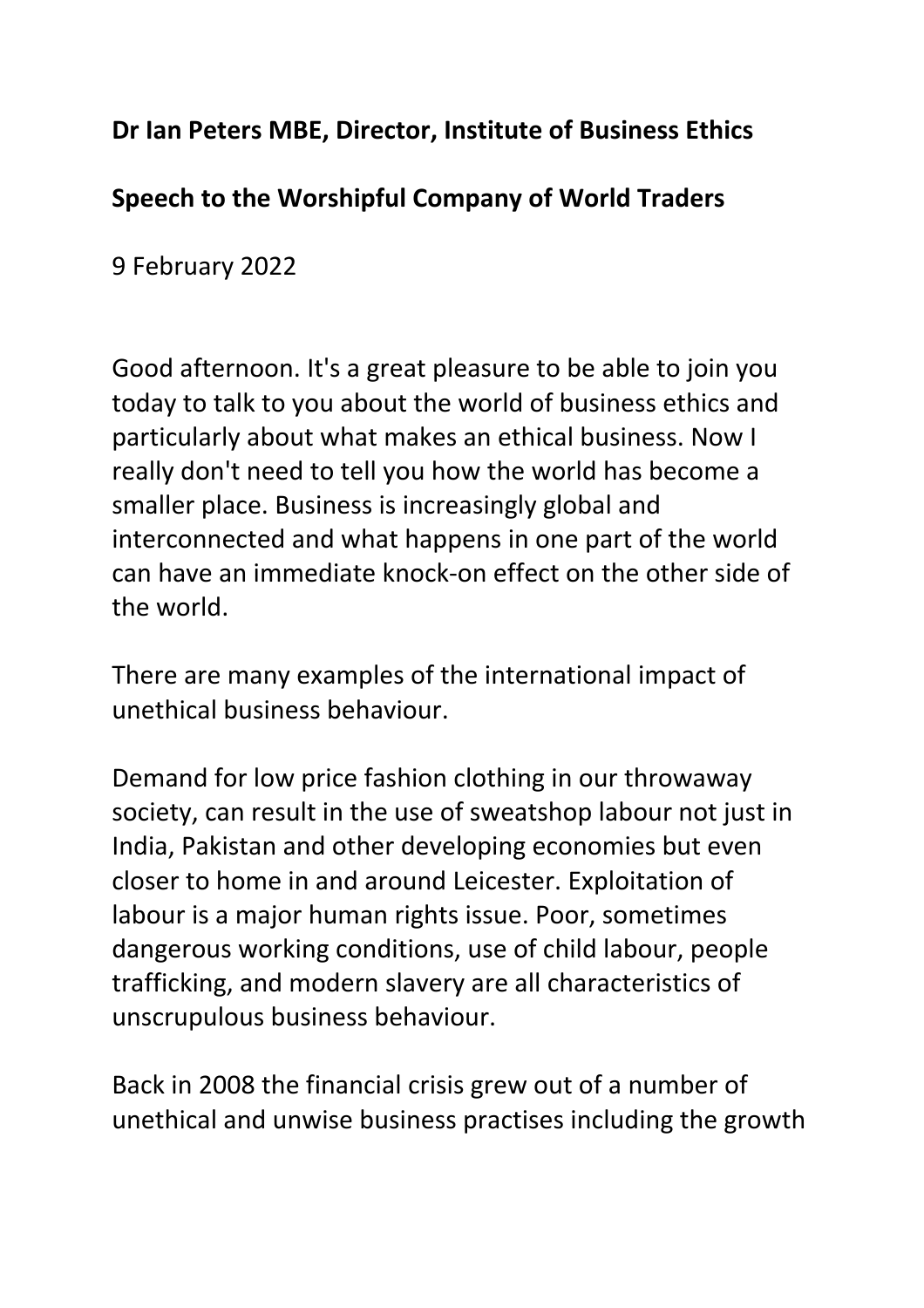of sub-prime lending in the USA and scandals such as the manipulation of Libor, the London interbank lending rate.

And, of course, there are many examples of bribery and corruption in international trade. We can think of recent examples in the aerospace sector with, for example, Rolls Royce and Bae Systems being sanctioned for such behaviour.

So, there are many examples where unethical decisions made in business can have a significant impact across the world and on many people's lives. But what is to be done about it?

The UN Guiding Principles on Business and Human Rights sets out a framework to guide business behaviour. The OECD also provides Guidelines for Responsible Business conduct in multinational enterprises. And increasingly legislation has become established in many jurisdictions including the US Foreign Corrupt Practises Act, the European Convention on Human Rights and the UK Bribery and Modern Slavery Acts. Whilst business is expected to comply with legislation the rules can only take us so far. We believe that ultimately underlying values and principles are necessary to guide behaviour.

But what about individual businesses? What should they do to ensure their behaviour stays the right side of ethical boundaries? Well, that's where we come in at the Institute of Business Ethics.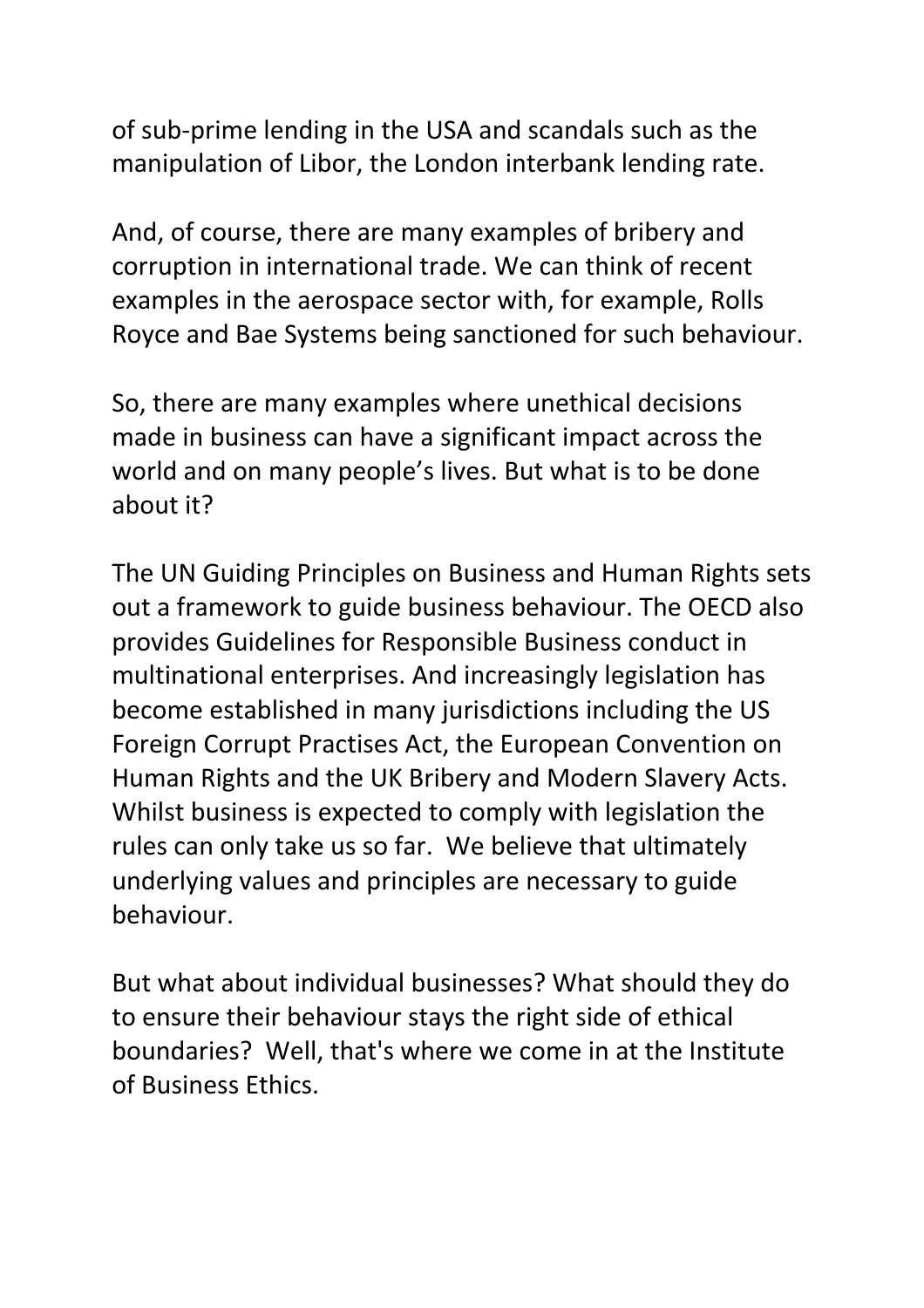We were established in 1986 by a group of business leaders to champion the highest standards of ethical behaviour in business. We do this in a number of ways:

- we undertake research and provide thought leadership
- we provide guidance through our online knowledge hub
- we provide advisory services and consultancy on a range of ethics related subjects
- we offer networking and events to share best practice
- and we provide training on practical issues

Much of this is based around the IBE Business Ethics Framework and I will say a little more about this in a moment. But first, let me address a fundamental question: what is an ethical organisation?

There is no right or wrong answer to this question, but I would suggest that there are five important elements that combine to help define what an ethical organisation is.

- First, it has a defined purpose which goes beyond profit
- Second, it has a set of values that reflect that purpose and help to create an ethical culture, which in turn supports ethical behaviour
- Third, it considers its impact and demonstrates a duty of care to its employees, customers, the community, and the environment
- Fourth, it strives to be genuinely diverse and actively listens to its employees and other stakeholders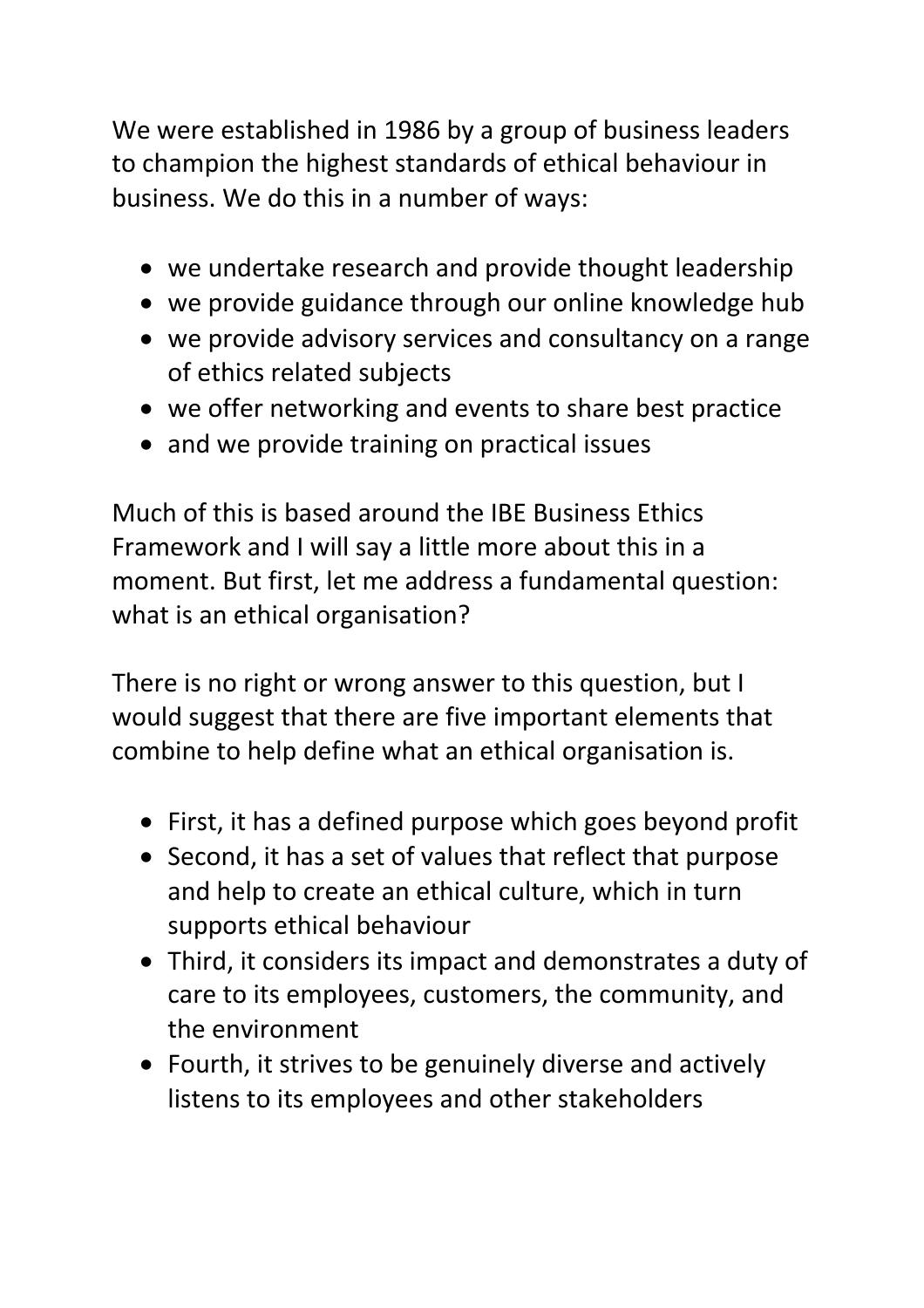• And fifth, it encourages people to speak up when they feel something is wrong. And when they do, it does not tolerate retaliation

This definition combines the key elements of purpose, values, impact, diversity and the need above all to listen.

So, as I have said, the IBE has created a Business Ethics Framework which sets out what companies need to do to promote ethical behaviour and, indeed, to create an ethical culture.

The framework begins with leadership. If leadership doesn't show commitment, then it is unlikely an organisation will develop an ethical culture. So what is ethical leadership? There are five key features of ethical leadership that we identify:

- first ethical leadership is values driven. Reflecting the characteristics of an ethical organisation, ethical leadership must have a defined, shared purpose that goes beyond profit; it is based on a set of shared values to shape and support an ethical culture and drive ethical behaviour
- Second, it promotes openness. It strives to achieve an open culture, welcomes challenge and encourages diversity of thought
- Third it is fair-minded. It nurtures relationships based on mutual trust with all stakeholders and treats everyone with fairness and respect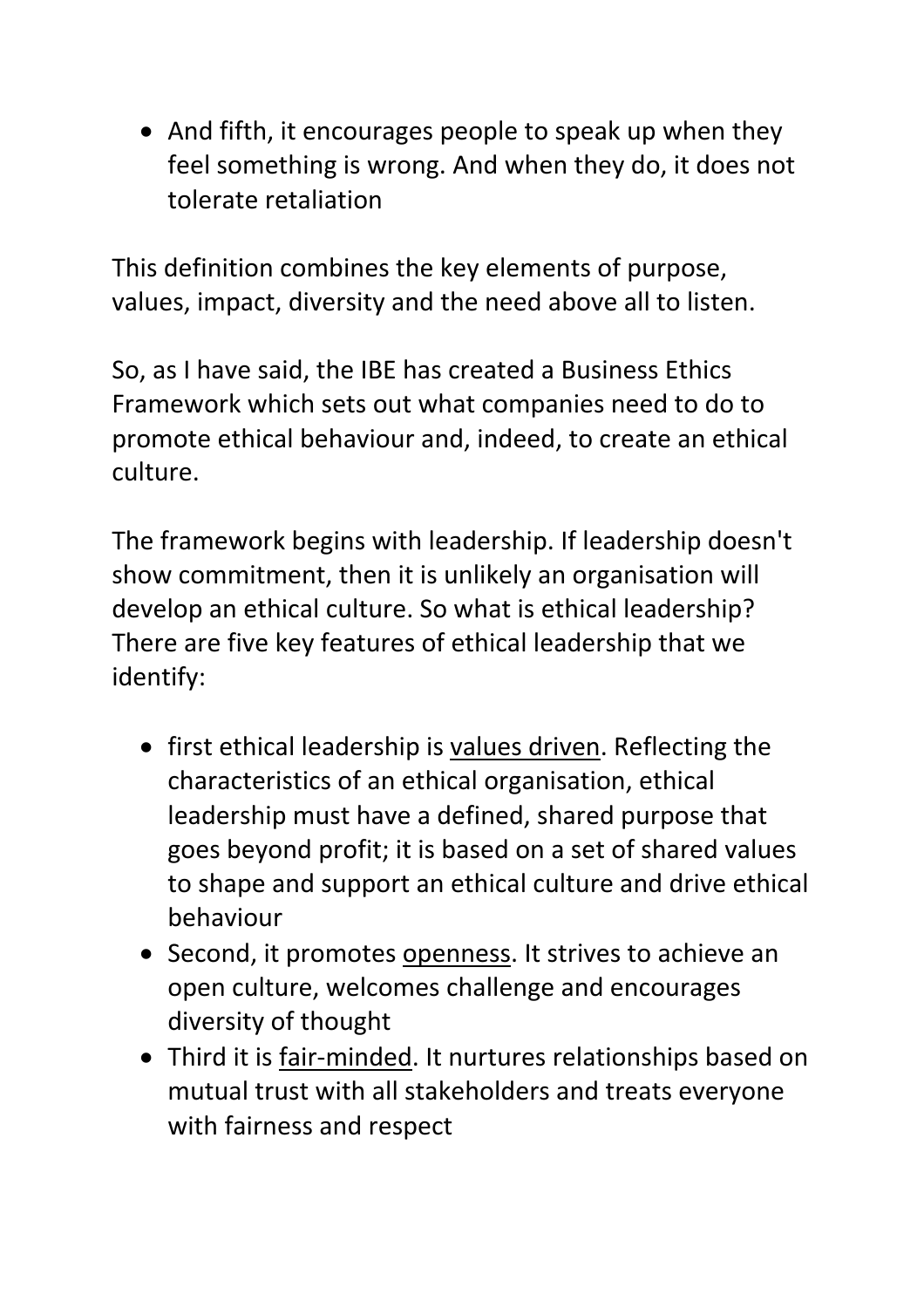- Fourth, it always demonstrates honesty and integrity and sets the example for ethical behaviour. It provides the right tone from the top
- And fifth, it has the courage to do the right thing especially in difficult situations and to challenge behaviours not in line with values, at all levels and even if this means a potential financial loss in the short term

Effective ethical leadership will deliver consistent ethical culture, the right tone from above, confidence that the right decisions are being made and an environment where people can speak up freely, knowing that they will be listened to and that their concerns will be addressed.

Next in the framework, there is a number of key elements that, together, enable an organisation to create and support ethical behaviour and an ethical culture.

First of all, it is essential to undertake a full risk assessment of the ethical risks the organisation faces. Only by having a thorough understanding of these risks and their likelihood and impact can leadership set out a programme of activities to provide mitigation.

Secondly, all organisations that are serious about ethics should have a Code of Ethics or a Code of Conduct. The code is essential to set out the expected behaviours in the organisation. It should extend beyond the workforce to suppliers and other partner organisations. A good code will set the tone for what the organisation expects of its people. It will be values-based, not rules-based and, as such, it will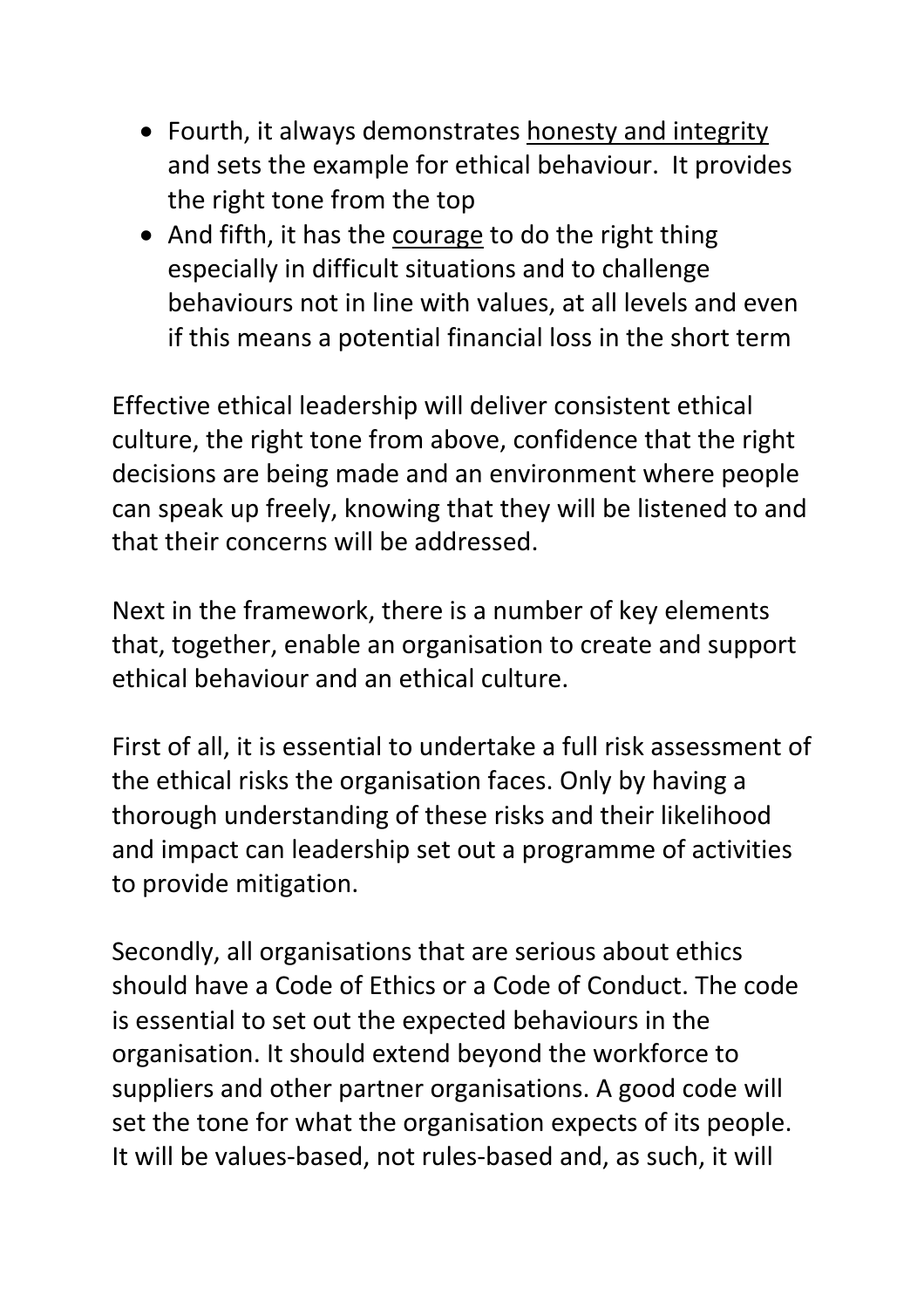help guide people to make the right choices and the right decisions. Organisations that expect decisions always to be based on a set of rules will come unstuck when there is an ethical dilemma but no rule to answer it. But if people understand the values of the organisation and the principles that are set out to underpin behaviour then a values-based culture, an ethical culture, is more likely to follow.

Most codes include a decision-making guide. When faced with a difficult decision ask yourself the following questions:

- Is it in line with our values?
- Would I be comfortable explaining my decision to my family?
- Would it be acceptable if everyone in my organisation did it?
- Have I considered the impact of my decision on others?
- And, is it legal?

Now you might expect most companies would have a code of ethics but in research we did last year we found that 19 FTSE 100 companies had no published code available and of those that did have a code we assessed that only around half came up to scratch and met our standards. This is quite a depressing finding given how long organisations have been working on ethics.

Codes of ethics are important but what really matters of course is what you do with them. So, the other aspect that we emphasise in the Business Ethics Framework is the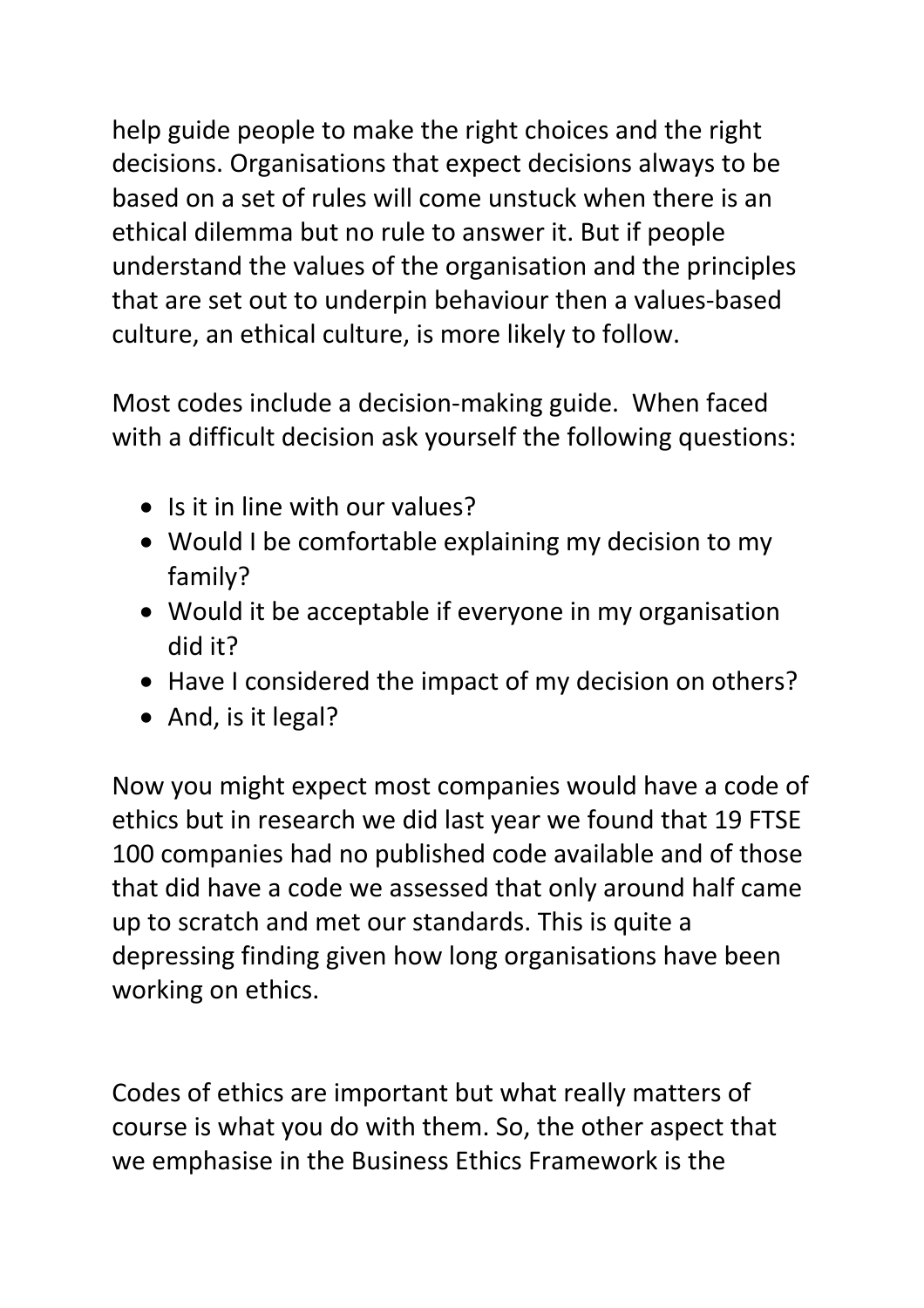importance of communication and engagement, and of training, and reinforcing the messages in the code. The most effective codes are the ones that have a well thought through programme of engagement, often involving town hall meetings, workshops, team-based training, regular discussion of ethical dilemmas faced in everyday work, and the establishment of ethics champions or ambassadors across the organisation. Volkswagen, for example, have a major engagement programme called 'Together for Integrity'. This aims to reach 670,000 people in 47 countries across 850 entities and 12 different brands. It is a major exercise which is planned to run until 2025.

The final key element of the framework I'd like to mention is speak-up. Many of you may know this as 'whistleblowing' but we prefer the term speak up which helps to avoid the 'them and us' aspect. Having an effective speak up programme is critical to building trust in an organisation. The process must be confidential, and people must have no fear of retaliation or victimisation. Speak up can provide a valuable early warning system of things going wrong in the organisation. It is a sign of an organisation which is listening to its people. Indeed, listen up is just as important as speak up. Last year we carried out a survey of 10,000 employees across 13 countries – our 'Ethics at Work' survey. 57% said their organisation had a speak up mechanism to report misconduct confidentially. But only slightly more than half of employees who were aware of misconduct said that they did speak up (57%). And of those who did, a shocking 43% said they experienced retaliation as a result.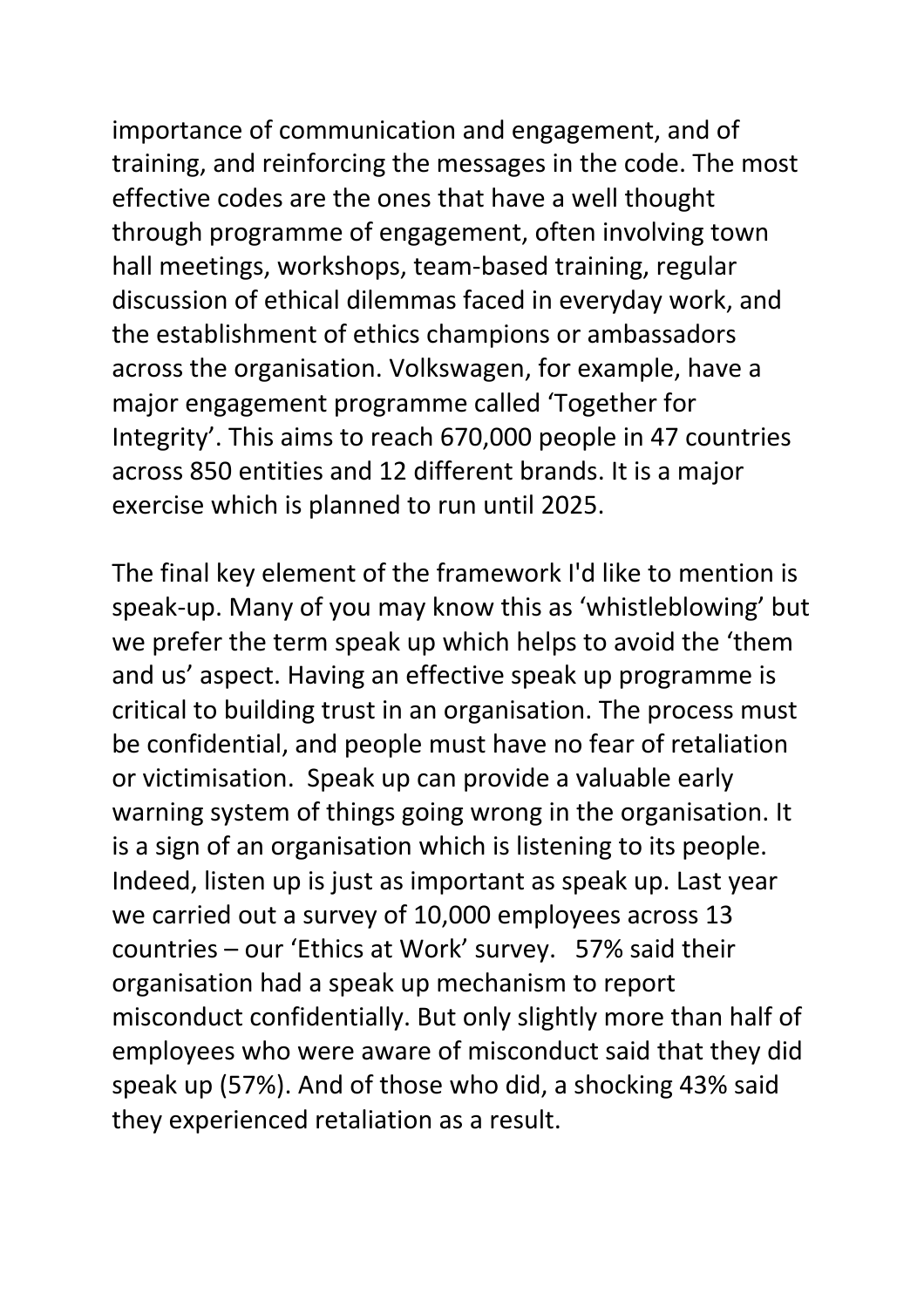So, it's probably not surprising that many people don't speak up. When we asked why, 34% said they were worried it would jeopardise their job, 34% also felt but nothing would be done about it, 25% didn't want to be seen as a troublemaker, 21% were worried it might alienate them from their work colleagues and 21% felt that it was none of their business.

Speak up is a core element of any ethical business programme but our research sadly shows that it is far from established across all organisations and too often, even where there is a programme, people are afraid to speak up for fear of retaliation.

So, we can see there are number of things that organisations can do to foster an ethical culture and promote ethical behaviour. Establishing a comprehensive ethics programme can have real benefits. In our employee survey we found that employees in organisations with a comprehensive programme were more likely than those in organisations without, to say that honesty is practised always or frequently at work and that senior management takes ethics seriously in their organisation. They are also more likely to have raised their concerns about misconduct and be satisfied with the outcome after doing so.

And the benefits of behaving ethically? We would argue that ethical behaviour creates greater trust and a better reputation with investors, customers, suppliers, and the wider community. It creates a better relationship with employees, promoting employee commitment and motivation. An ethical company is more likely to be able to